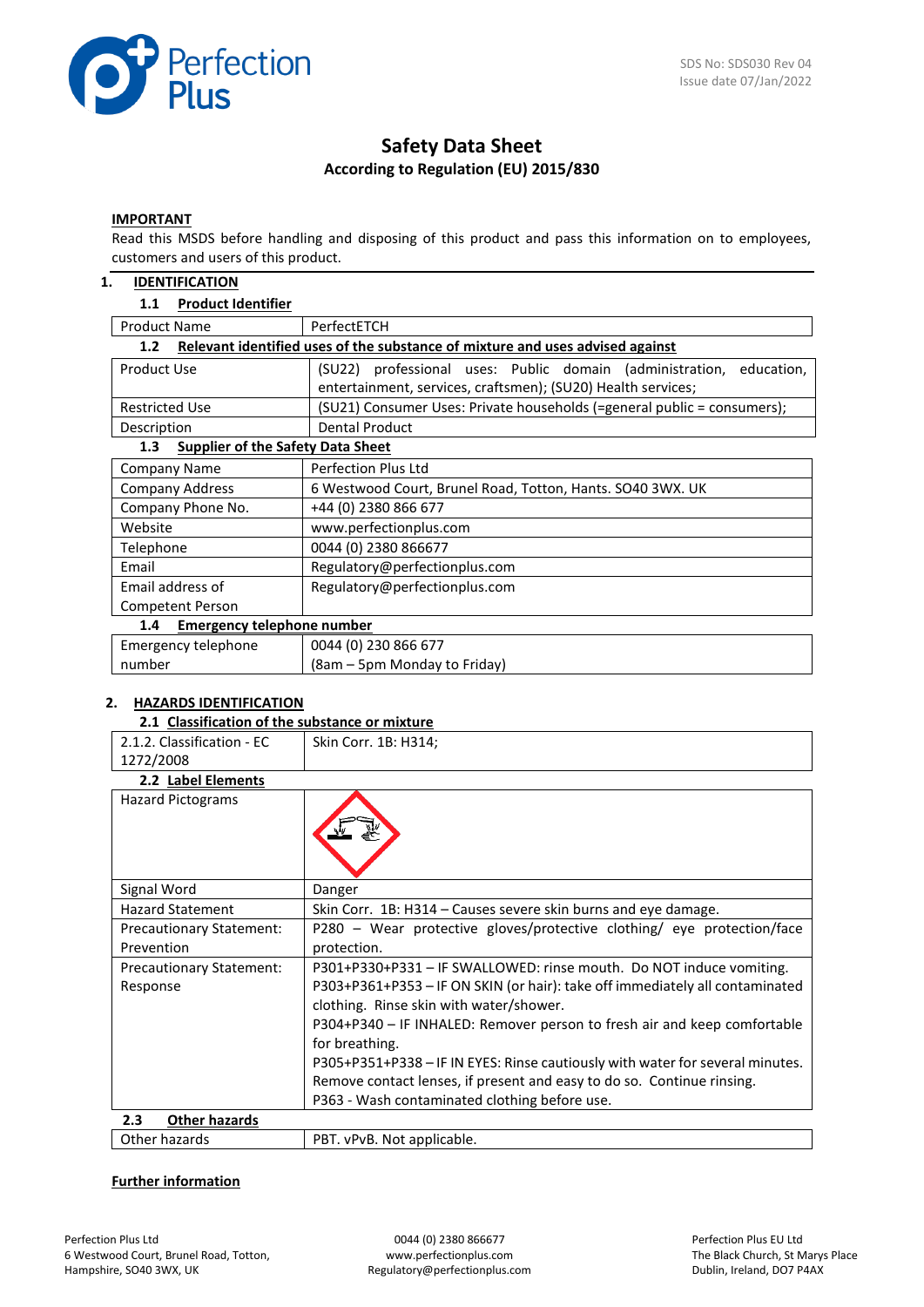

Medical devices as defined in Directive 93/42/EEC and which are invasive or used in direct physical contact with the human body, are exempted from the provisions of regulation (EC) No 1272/2008 (CLP/GHS) usually if they are in the finished state and intended for the final user.

# **3. COMPOSITION/INFORMATION ON INGREDIENTS**

# **3.2 Mixtures**

### **EC 1272/2008**

| <b>Chemical Name</b>                          | Index No.              | CAS No.   | EC No.    | <b>REACH</b><br>Registration<br><b>Number</b> | CONC.<br>$(\%w/w)$ | <b>Classification</b> |
|-----------------------------------------------|------------------------|-----------|-----------|-----------------------------------------------|--------------------|-----------------------|
| Phosphoric acid%<br>(Orthophosphoric<br>acid) | $ 015 - 011 - 00 - 6 $ | 7664-38-2 | 231-633-2 |                                               | 40-50%             | Skin corr. 1B: H314;  |

### **4. FIRST AID MEASURES**

### **4.1 Description of first aid measures**

| Inhalation                                                                                                    | Move the exposed person to fresh air.                                             |  |
|---------------------------------------------------------------------------------------------------------------|-----------------------------------------------------------------------------------|--|
| Rinse immediately with plenty of water for 15 minutes holding the eyelids open.<br>Eve Contact                |                                                                                   |  |
| Skin contact                                                                                                  | Wash off immediately with plenty of soap and water. Remove contaminated clothing. |  |
| Ingestion                                                                                                     | Do NOT induce vomiting.                                                           |  |
| Most important symptoms and effects, both acute and delayed<br>4.2                                            |                                                                                   |  |
| Inhalation<br>Inhalation may cause coughing, tightness of the chest and irritation of the respiratory system. |                                                                                   |  |

| innaidtion.                                                                       | Trindiduon may cause cougning, ugnuless of the criest and irritation of the respiratory system. |
|-----------------------------------------------------------------------------------|-------------------------------------------------------------------------------------------------|
| Eye Contact                                                                       | Causes severe burns. Causes severe inflammation and may damage the cornea.                      |
| Skin contact                                                                      | Causes burns.                                                                                   |
| Ingestion                                                                         | Ingestion causes burns to the respiratory tract.                                                |
| Indication of any immediate medical attention and special treatment needed<br>4.3 |                                                                                                 |
| Inhalation                                                                        | Seek medical attention.                                                                         |

| <b>IIIIIdidliuli</b> | SEEK INCUICAL ALLENTION.                                                        |
|----------------------|---------------------------------------------------------------------------------|
| Eve Contact          | Seek medical attention.                                                         |
| Skin contact         | Seek medical attention if irritation or symptoms persist.                       |
| Ingestion            | If swallowed, seek medical advice immediately and show this container or label. |

### **General information**

If you feel unwell, seek medical advice (show the label where possible).

# **5. FIRE FIGHTING MEASURES**

### **5.1 Extinguishing media**

| Use extinguishing media appropriate to the surrounding fire conditions. |
|-------------------------------------------------------------------------|
| Special hazards arising from the substance or mixture                   |
| Corrosive. Burning produces irritating, toxic and obnoxious fumes.      |
| <b>Advice for firefighters</b>                                          |
| Wear suitable respiratory equipment when necessary.                     |
|                                                                         |

# **6. ACCIDENTAL RELEASE MEASURES**

| Personal precautions, protective equipment and emergency procedures                            |
|------------------------------------------------------------------------------------------------|
| Ensure adequate ventilation of the working area. Wear suitable protective equipment.           |
| Evacuate personnel to a safe area.                                                             |
| <b>Environmental precautions</b>                                                               |
| Do not allow product to enter drains. Prevent further spillage if safe.                        |
| Methods and material for containment and cleaning up                                           |
| Absorb with inert, absorbent material. Transfer to suitable, labelled containers for disposal. |
| Clean spillage area thoroughly with plenty of water.                                           |
| <b>Reference to other sections</b>                                                             |
| See section 13 for disposal information. See section 8 for exposure controls/personal          |
| protection.                                                                                    |
|                                                                                                |

# **7. HANDLING AND STORAGE**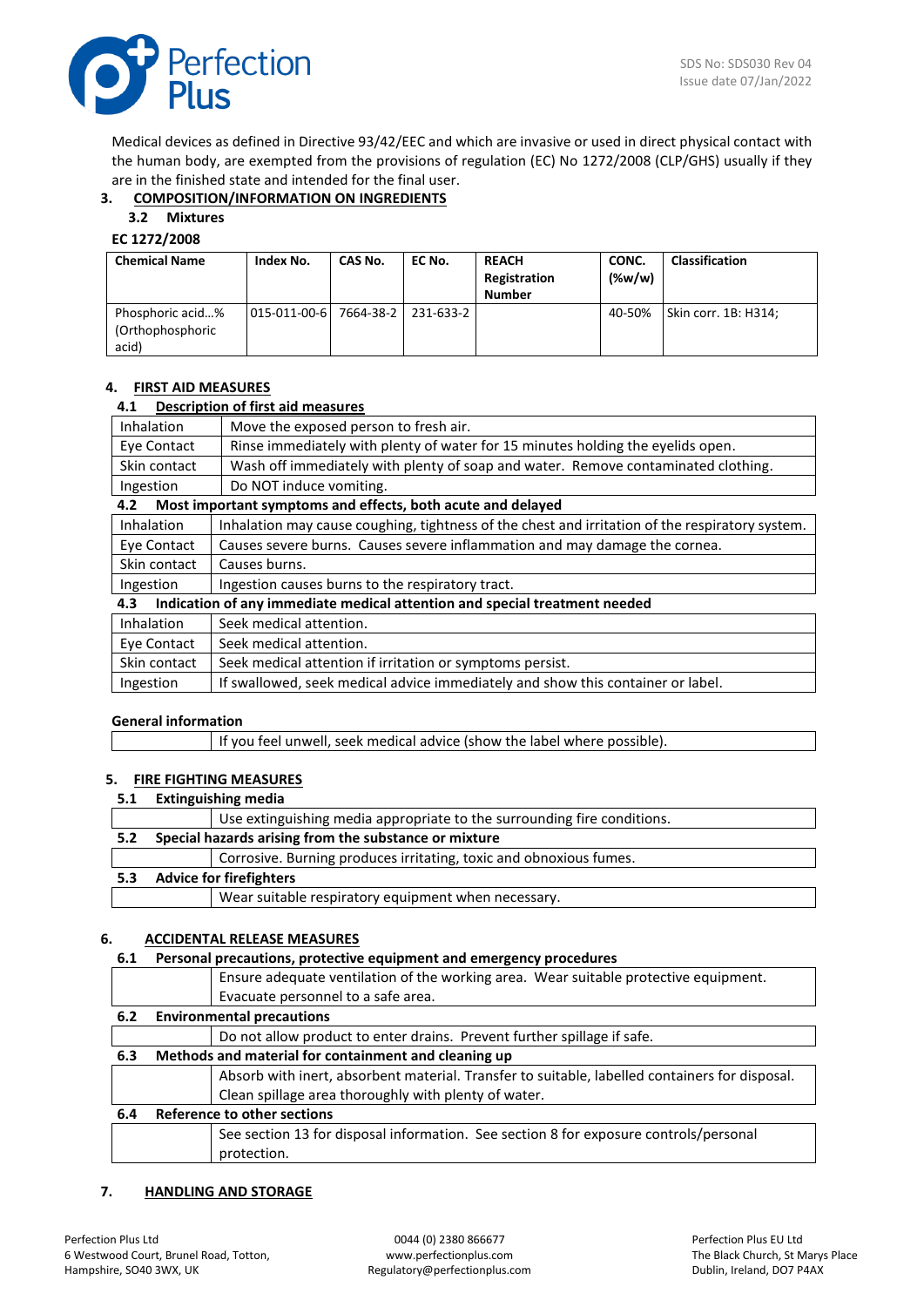

### **7.1 Precautions for safe handling**

|                                                                  | Avoid contact with eyes and skin. Ensure adequate ventilation of the working area. Adopt     |  |  |
|------------------------------------------------------------------|----------------------------------------------------------------------------------------------|--|--|
|                                                                  |                                                                                              |  |  |
|                                                                  | best Manual Handling considerations when handling, carrying and dispensing.                  |  |  |
| 7.2 Conditions for safe storage, including any incompatibilities |                                                                                              |  |  |
|                                                                  | Keep in a cool, dry, well-ventilated area. Keep containers tightly closed. Store in original |  |  |
|                                                                  | container.                                                                                   |  |  |
| 7.3 Specific end use(S)                                          |                                                                                              |  |  |
|                                                                  | See section 1.2. Relevant identified uses of the substance or mixture and uses advised       |  |  |
|                                                                  | against for further information.                                                             |  |  |

# **8. EXPOSURE CONTROLS/PERSONAL PROTECTION**

### **8.1 Control parameters**

### **8.1.1 Exposure Limit Values**

| 0.1.1<br>LADUSULE LIIIIIL VAIUES |                            |                              |  |
|----------------------------------|----------------------------|------------------------------|--|
| Phosphoric acid%                 | WEL 8-hr limit ppm:        | WEL 8-hr limit mg/m3:        |  |
| (Orthophosphoric acid)           |                            |                              |  |
|                                  | WEL 15 min limit ppm:      | WEL 15 min limit mg/m3:      |  |
|                                  | WEL 8-hr limit mg/m3 total | WEL 15 min limit mg/m3 total |  |
|                                  | inhalable dust:            | inhalable dust:              |  |
|                                  | WEL 8-hr limit mg/m3 total | WEL 15 min limit mg/m3 total |  |
|                                  | respirable dust:           | respirable dust:             |  |

### **8.2 Exposure controls**



#### **8.2.1 Appropriate engineering controls**  Ensure adequate ventilation of the working area. **8.2.2 Individual protection measures**  Wear chemical protective clothing. Eye/face protection  $\vert$  Approved safety goggles. Skin protection – Hand protection Chemical resistant gloves. Respiratory protection  $\parallel$  Wear suitable respiratory equipment when necessary.

# **9. PHYSICAL AND CHEMICAL PROPERTIES**

# **9.1. Information on basic physical and chemical properties**

| Appearance                | Gel               | Vapour pressure             | No data available |
|---------------------------|-------------------|-----------------------------|-------------------|
| Colour                    | Blue/Green        | Vapour density              | No data available |
| Odour                     | <b>Odourless</b>  | Relative density            | No data available |
| Odour threshold           | Not applicable.   | Fat solubility              | No data available |
| рH                        | $\leq$ 3          | Partition coefficient       | No data available |
| Melting point             | No data available | Autoignition temperature    | No data available |
| Freezing point            | No data available | Viscosity                   | No data available |
| Initial boiling point     | No data available | <b>Explosive properties</b> | No data available |
| Flash point               | No data available | Oxidising properties        | No data available |
| Evaporation rate          | No data available | Solubility                  | Miscible in water |
| Flammability (solid, gas) | No data available |                             |                   |

# **9.2. Other information**

| Conductivity    | No data available |
|-----------------|-------------------|
| Surface tension | No data available |
| Gas group       | No data available |
| Benzene content | No data available |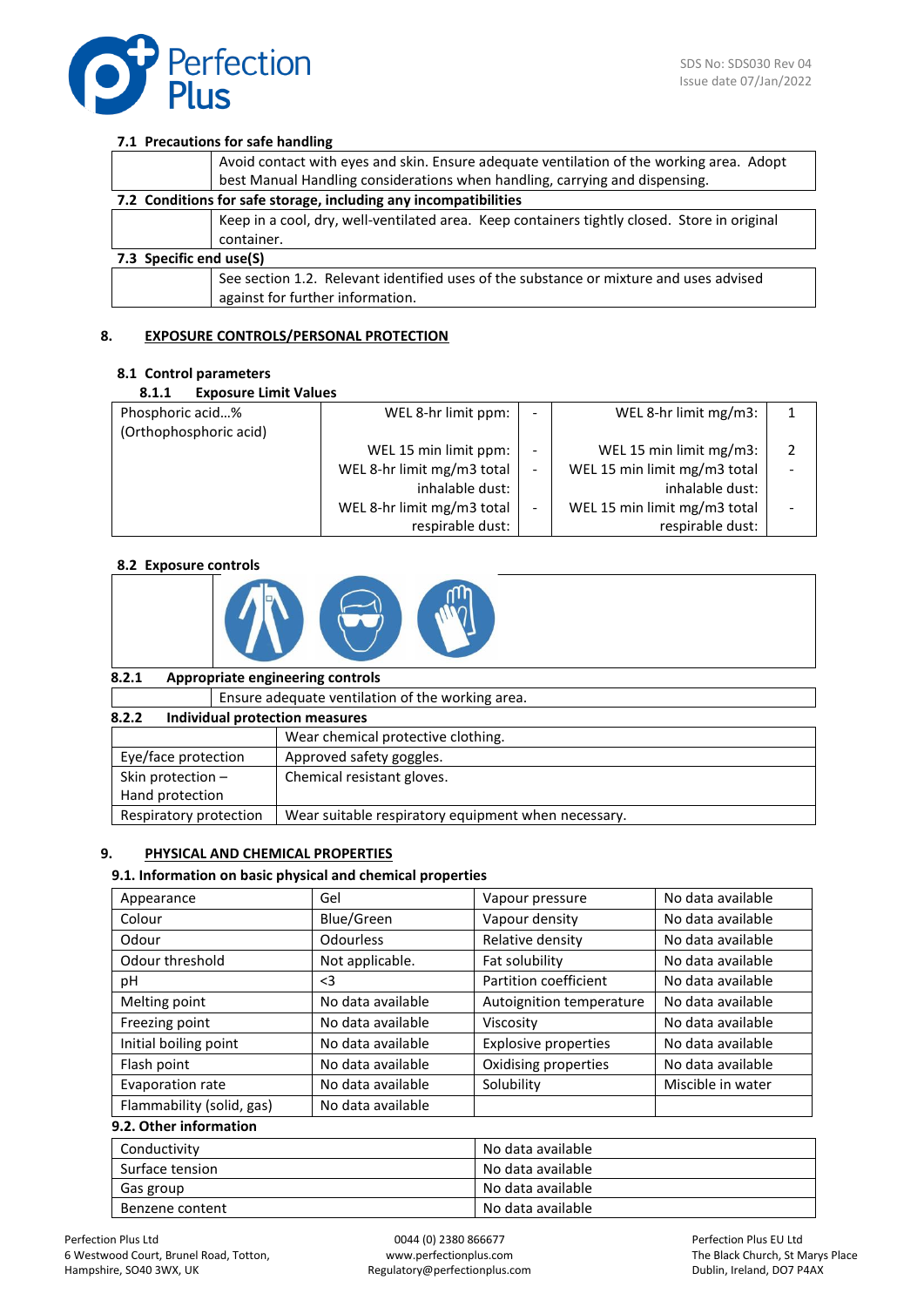

| Lead content                     | No data available |
|----------------------------------|-------------------|
| VOC (Volatile organic compounds) | No data available |

#### **10. STABILITY AND REACTIVITY**

### **10.1 Reactivity**

|      |                                       | Strong acids                                          |  |
|------|---------------------------------------|-------------------------------------------------------|--|
|      | 10.2 Chemical stability               |                                                       |  |
|      |                                       | Stable under normal conditions.                       |  |
|      |                                       | 10.3 Possibility of hazardous reactions               |  |
|      |                                       | Strong acids and strong bases.                        |  |
|      |                                       | 10.4 Conditions to avoid                              |  |
|      |                                       | Heat.                                                 |  |
| 10.5 |                                       | Incompatible materials                                |  |
|      |                                       | Strong bases.                                         |  |
|      | 10.6 Hazardous decomposition products |                                                       |  |
|      |                                       | Will not decompose if stored and used as recommended. |  |

### **11. TOXICOLOGICAL INFORMATION**

### **11.1 Information on toxicological effects**

| Acute toxicity            | No data available.                                                          |
|---------------------------|-----------------------------------------------------------------------------|
| Skin corrosion/irritation | Causes burns.                                                               |
| Serious eye               | Causes severe skin burns and eye damage.                                    |
| damage/irritation         |                                                                             |
| Respiratory of skin       | Inhalation may cause coughing, tightness of the chest and irritation of the |
| sensitisation             | respiratory system.                                                         |
| Germ cell mutagenicity    | No mutagenic effects reported.                                              |
| Carcinogenicity           | No carcinogenic effects reported.                                           |
| Reproductive toxicity     | No teratogenic effects reported.                                            |
| STOT-single exposure      | No data available.                                                          |
| STOT-repeated exposure    | No data available.                                                          |
| Aspiration hazard         | Toxic if swallowed or if inhaled.                                           |
| Repeated or prolonged     | Causes severe burns.                                                        |
| exposure                  |                                                                             |

### **11.1.4 Toxicological Information**

Phosphoric acid..% **ORAL Rat LD50:** 1530 mg/kg

### **12. ECOLOGICAL INFORMATION**

### **12.1 Toxicity**

|      |                                           | No data available                     |  |  |
|------|-------------------------------------------|---------------------------------------|--|--|
|      | 12.2 Persistence and degradability        |                                       |  |  |
|      |                                           | No data is available on this product. |  |  |
|      | <b>Bio accumulative potential</b><br>12.3 |                                       |  |  |
|      |                                           | No data is available on this product. |  |  |
|      | <b>Partition coefficient</b>              |                                       |  |  |
|      | <b>PerfectETCH Gel No data available</b>  |                                       |  |  |
|      | <b>Mobility in soil</b><br>12.4           |                                       |  |  |
|      |                                           | No data is available on this product. |  |  |
| 12.5 | <b>Results of PBT and vPvB assessment</b> |                                       |  |  |
|      |                                           | No data is available on this product. |  |  |
|      | 12.6 Other adverse effects                |                                       |  |  |
|      |                                           | No data is available on this product. |  |  |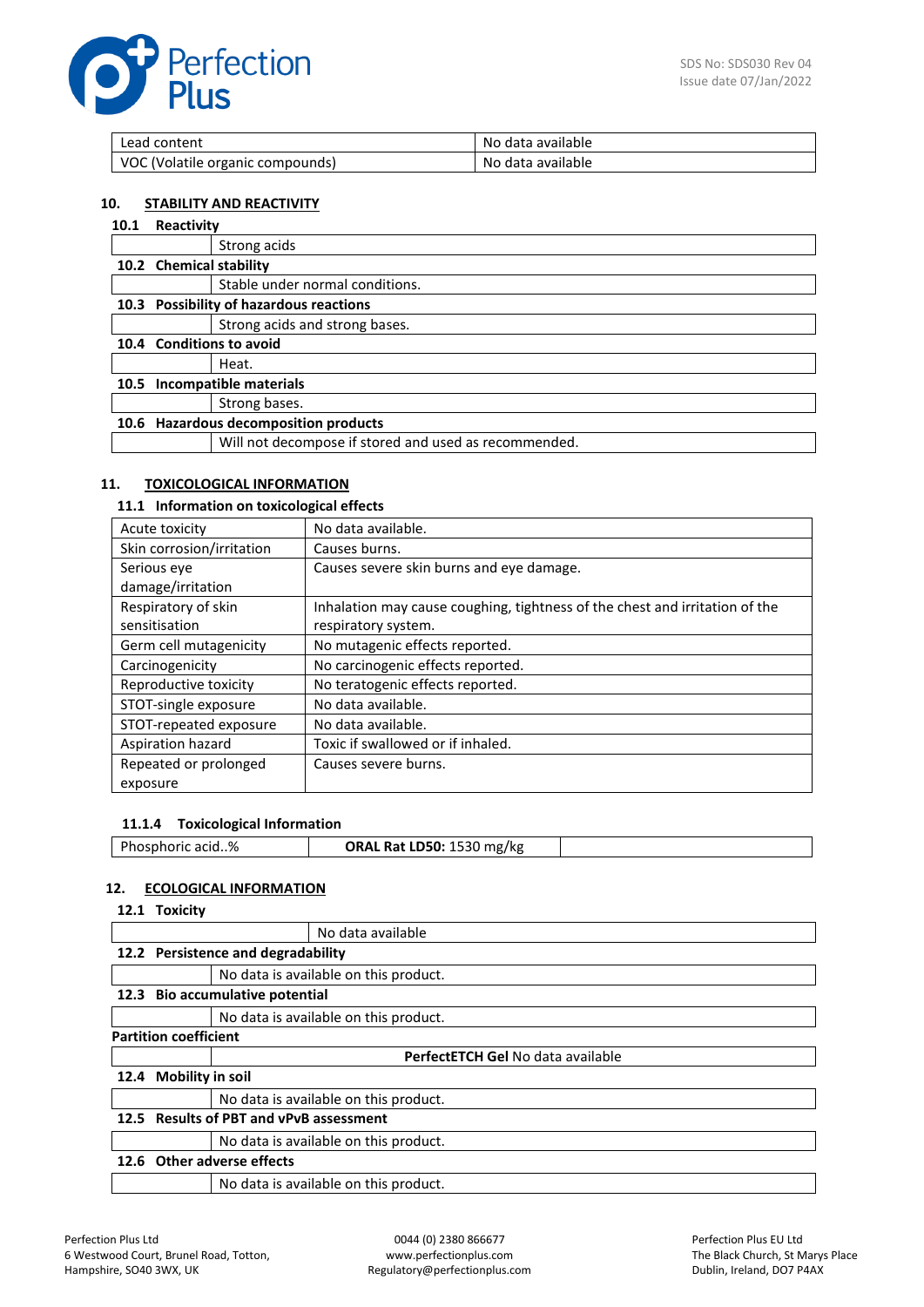

### **13. DISPOSAL CONSIDERATIONS**

### **13.1 Waste treatment methods**

|                            | Dispose of in compliance with all local and national regulations.                                                                                                                                                                                                                                                      |
|----------------------------|------------------------------------------------------------------------------------------------------------------------------------------------------------------------------------------------------------------------------------------------------------------------------------------------------------------------|
| <b>General information</b> |                                                                                                                                                                                                                                                                                                                        |
|                            | 18 WASTES FROM HUMAN OR ANIMAL HEALTH CARE AND/OR RELATED RESEARCH (except<br>kitchen and restaurant wastes not arising from immediate health care). 18 01 wastes from<br>natal care, diagnosis, treatment or prevention of disease in humans. 18 01 06 chemicals<br>consisting of or containing dangerous substances. |
| <b>Disposal Methods</b>    |                                                                                                                                                                                                                                                                                                                        |
|                            | Do not empty in to drains. For disposal within the EC, the appropriate code according to the<br>European Waste Catalogue (EWC) should be used.                                                                                                                                                                         |
| Disposal of packaging      |                                                                                                                                                                                                                                                                                                                        |
|                            | Do NOT reuse empty canisters. Empty containers can be sent for disposal or recycling.                                                                                                                                                                                                                                  |

### **14. TRANSPORT INFORMATION**

#### Hazard pictograms



#### **14.1 UN number**

|                                 | <b>UN1805</b>                   |  |     |
|---------------------------------|---------------------------------|--|-----|
|                                 | 14.2 UN proper shipping name    |  |     |
|                                 | PHOSPHORIC ACID, SOLUTION       |  |     |
|                                 | 14.3 Transport hazard class(es) |  |     |
| ADR/RID<br>8                    |                                 |  |     |
| Subsidiary risk                 | $\overline{\phantom{a}}$        |  |     |
| <b>IMDG</b>                     | 8                               |  |     |
| Subsidiary risk                 |                                 |  |     |
| <b>IATA</b>                     | 8                               |  |     |
| Subsidiary risk                 | $\qquad \qquad \blacksquare$    |  |     |
| 14.4 Packing group              |                                 |  |     |
| Packing Group<br>$\mathbf{III}$ |                                 |  |     |
| 14.5 Environmental hazards      |                                 |  |     |
|                                 | Environmental hazards<br>No     |  |     |
| Marine pollutant<br><b>No</b>   |                                 |  |     |
| <b>ADR/RID</b>                  |                                 |  |     |
| Hazard ID<br>80                 |                                 |  |     |
| Tunnel category<br>(E)          |                                 |  |     |
| <b>IMDG</b>                     |                                 |  |     |
| EmS Code                        | F-A S-B                         |  |     |
| <b>IATA</b>                     |                                 |  |     |
| Packing Instruction (Cargo)     |                                 |  | 856 |
| Maximum quantity                |                                 |  | 60L |
| Packing instruction (Passenger) |                                 |  | 852 |
| Maximum quantity                |                                 |  | 5L  |

### **15. REGULATORY INFORMATION**

### **15.1 Safety, health and environmental regulations/legislation specific for the substance or mixture**

Regulations COMMISION REGULATION (EU) No 453/2010 of 20 May 2010 amending Regulation (EC) No 1907/2006 of the European Parliament and of the Council on the Registration, Evaluation, Authorisation and Restriction of Chemicals (REACH), establishing a European Chemicals